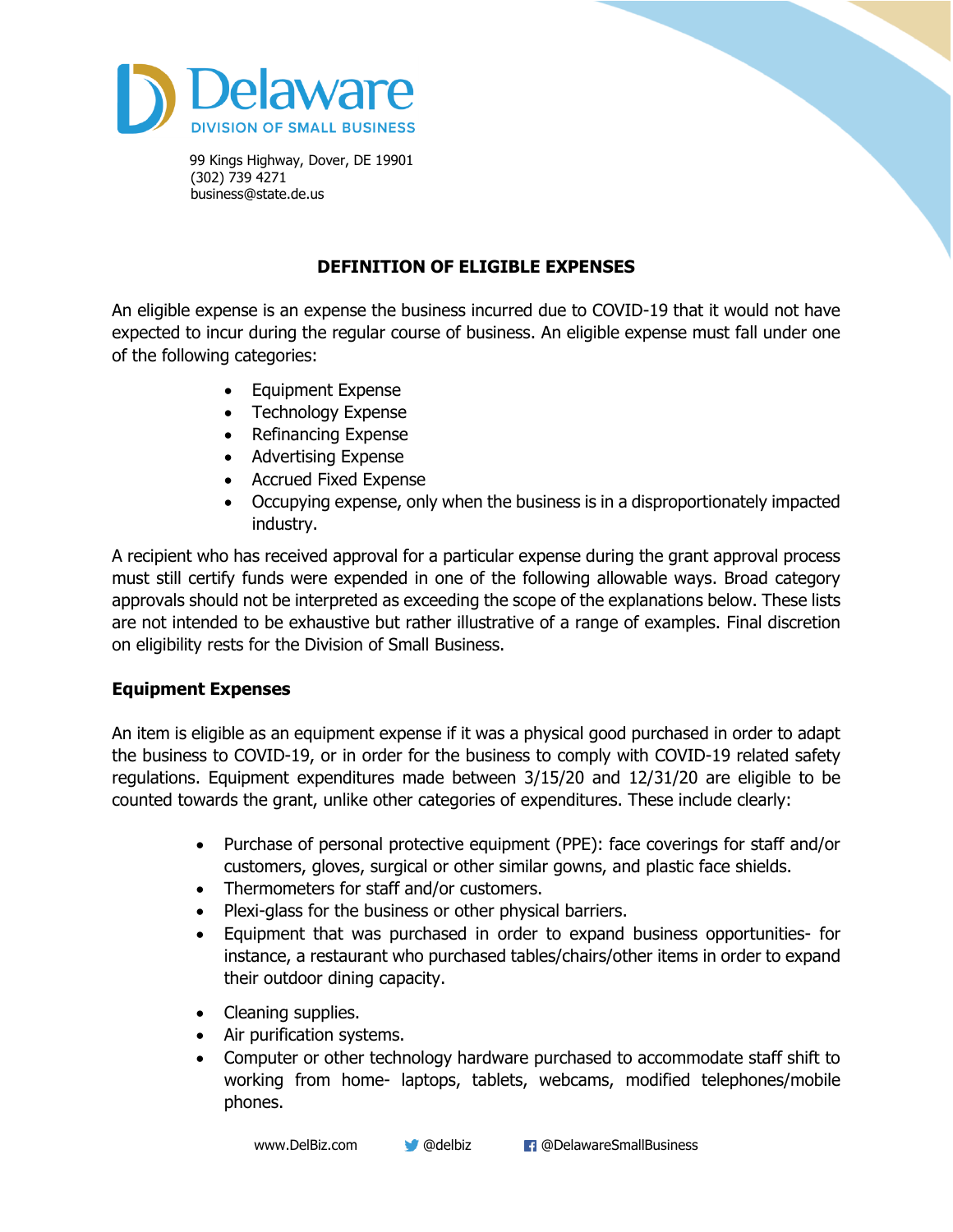

• POS hardware necessary to facilitate contactless payments.

These also may include other expenses incurred as a result of COVID-19 that are not listed here. They do not include equipment purchases incurred in the regular course of business, such as:

- Purchase of a new vehicle.
- Fit out of a planned expansion.
- Inventory.

### **Technology Expenses**

Technology expenses are software or service expenses incurred by the business in order to adjust their methodology of reaching customers or otherwise adapt their business model following the onset of COVID-19. The expense should be incurred between 4/1/20 and 12/31/20. This clearly includes:

- Enhancements to a website or the build out of a new website in order to reach customers, and/or increased monthly fees due to additional services.
- Enhancements to a mobile application or the build out of a new mobile application in order to reach customers and/or increased monthly fees due to additional services.
- Enhancements to enterprise software in order to add additional functionality as a result of COVID-19. This may mean a new POS interface, or for example a modification to a restaurant's management software for staff.
- Digital subscriptions for remote work services- Zoom, Microsoft Teams, or similar service costs.
- Consulting or other support costs associated with the implementation of technological enhancements or with the transition to work from home systems (excluding direct personnel).
- Consulting fees associated with enhancement of digital platforms (for example a consultant to facilitate an enhancement of presence or appearance on social media).

A hardware cost categorized as a technology cost by an applicant that would otherwise be eligible should be treated as an equipment expense, and all associated criteria for equipment expenses (including timeline of incurrence of expense) should be applied.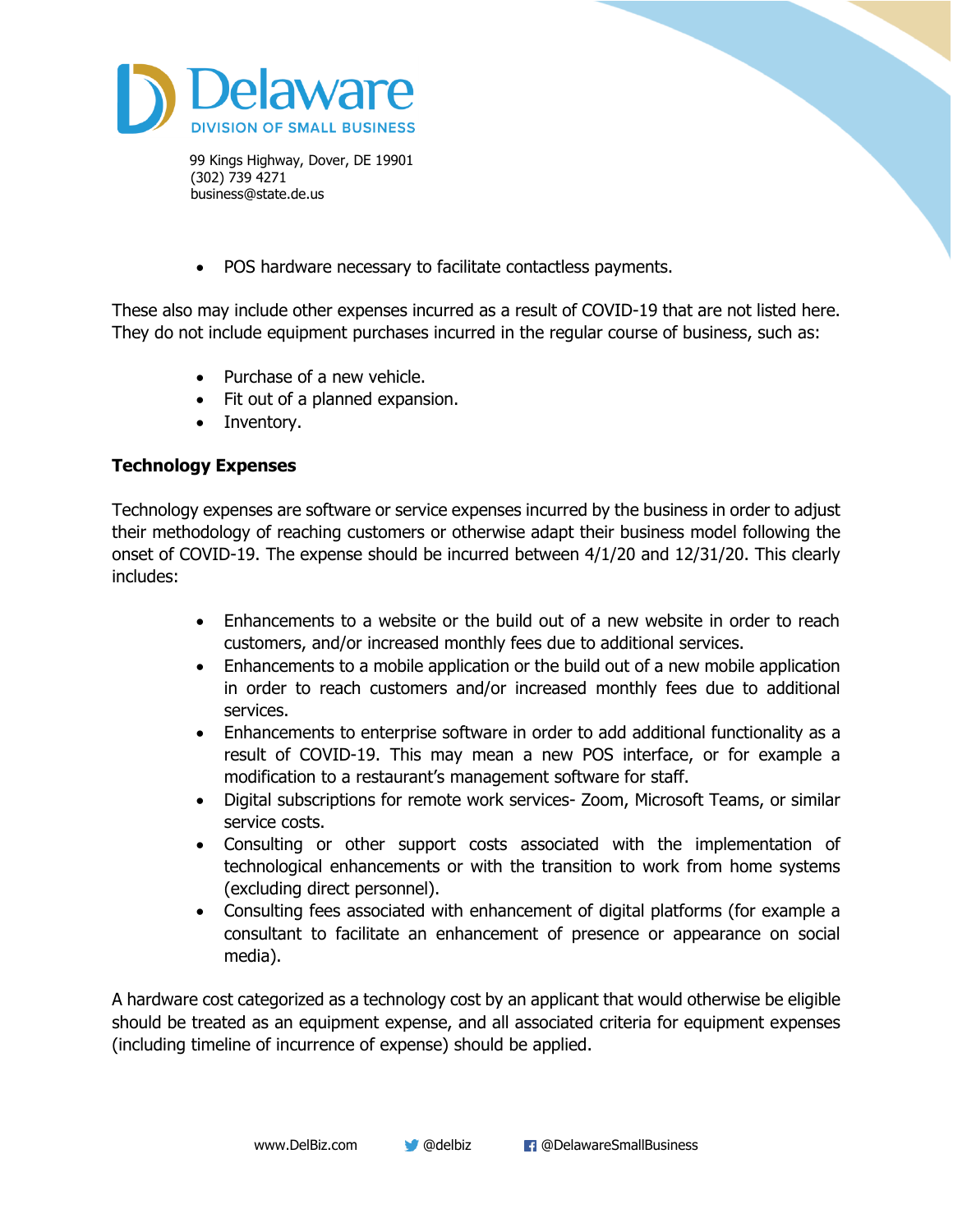

Eligible technology expenses do not include:

- Ongoing server/domain host or similar subscription fees associated with a website or other platform that have not increased due to COVID-19.
- Enterprise software upgrade costs that were unrelated to COVID-19 adjustments.

## **Refinancing Expenses**

A business incurs a refinancing expense if it pays off all or a portion of a loan expense incurred (or that it plans to incur) between 4/1/20 and 12/31/20. A loan is clearly eligible if it was taken out between these dates, it can be assumed the business did so in order to sustain cash flow during the pandemic.

This can be a privately issued loan by a legitimate financial institution, or a loan issued by the federal, state, or other government entity (unforgiven portion of a PPP loan, EIDL loan, HELP loan, or similar), but cannot be a loan issued by another private entity or person who is not otherwise a legitimate financial institution.

A draw on a line of credit is eligible only if the business can demonstrate that they would not have drawn on the line of credit, or would have drawn on it less, had the pandemic not effected their planned cash flow. This can be done through follow up with the business by DSB, in order for them to show past line of credit draw history. If other eligible expenses are itemized on the application they should be prioritized however.

## **Advertising Expenses**

A business incurs an advertising expense when it does additional or new advertising due to COVID-19. This may be:

- Advertising done to show changes in business operations- hours, business practices, cleaning enhancements, etc.
- Increased costs due to switching to a new advertising channel.
- Consultant expenses associated with new advertising.

An eligible advertising expense does not include advertising the business typically does as part of its normal course of business.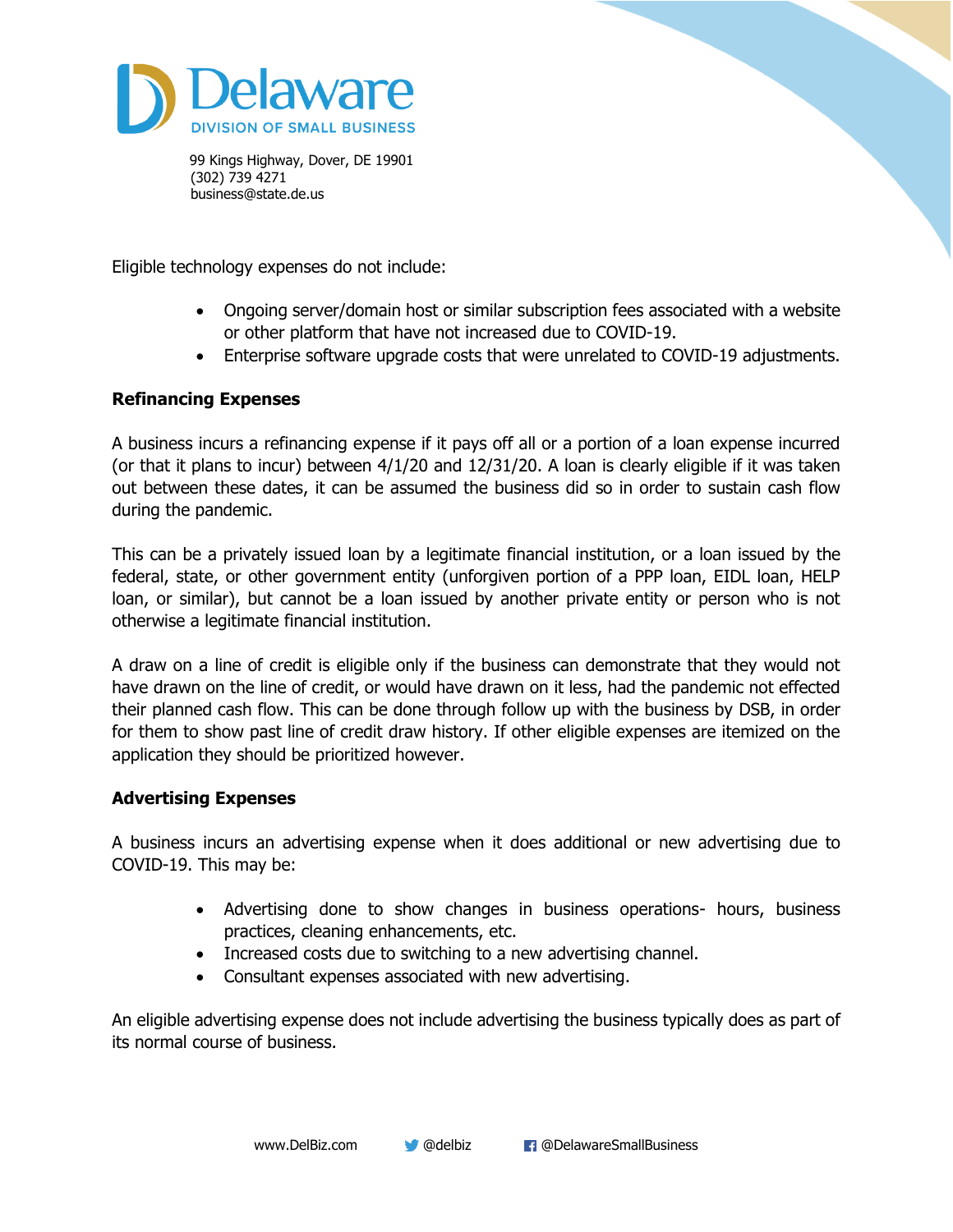

### **Accrued Fixed Expenses**

An applicant has accrued a fixed expense if the person the expense was due to abated said expense for a period of time from 4/1/20 to 12/31/20 but required it to be paid in full at a later time or over a period of time, possibly with interest or similar carrying cost. This could be in the form of a modified lease agreement or similar.

An accrued fixed expense is not an expense that was merely forgiven or reduced, never to be owed by the applicant. The applicant must be able to pay off the owed balance in order for the expense to qualify for the grant.

Accrued fixed expenses do not include any expenses related to inventory or inventory payments.

#### **Occupying Expenses (only for certain qualified applicants)**

An applicant who is in a disproportionately impacted industry is eligible to count occupying expenses incurred or that will be incurred between 4/1/20 and 12/31/20 towards their grant award. These need not have been abated, and could have already been paid by the applicant (or could be due). An occupying expense clearly includes:

- Commercial rent/lease payments, even if they are due to an entity owned by or affiliated with the applicant.
- Commercial mortgage expense, including interest, unless the entity claiming the mortgage expense also had an affiliated entity claiming rent expense for the same occupancy.
- Utility expenses.
- Business insurance expenses (not including insurance expenses related to personnel).

#### **Ineligible Expenses**

The following broad expense categories are clearly ineligible uses of funds, though this list is also not intended to be exhaustive:

- Personnel expenses (direct wages, benefits, etc).
- Personal expenses of the business owner(s) or other associated individual(s).
- Payment of taxes or fines to government authorities
- Legal expenses.